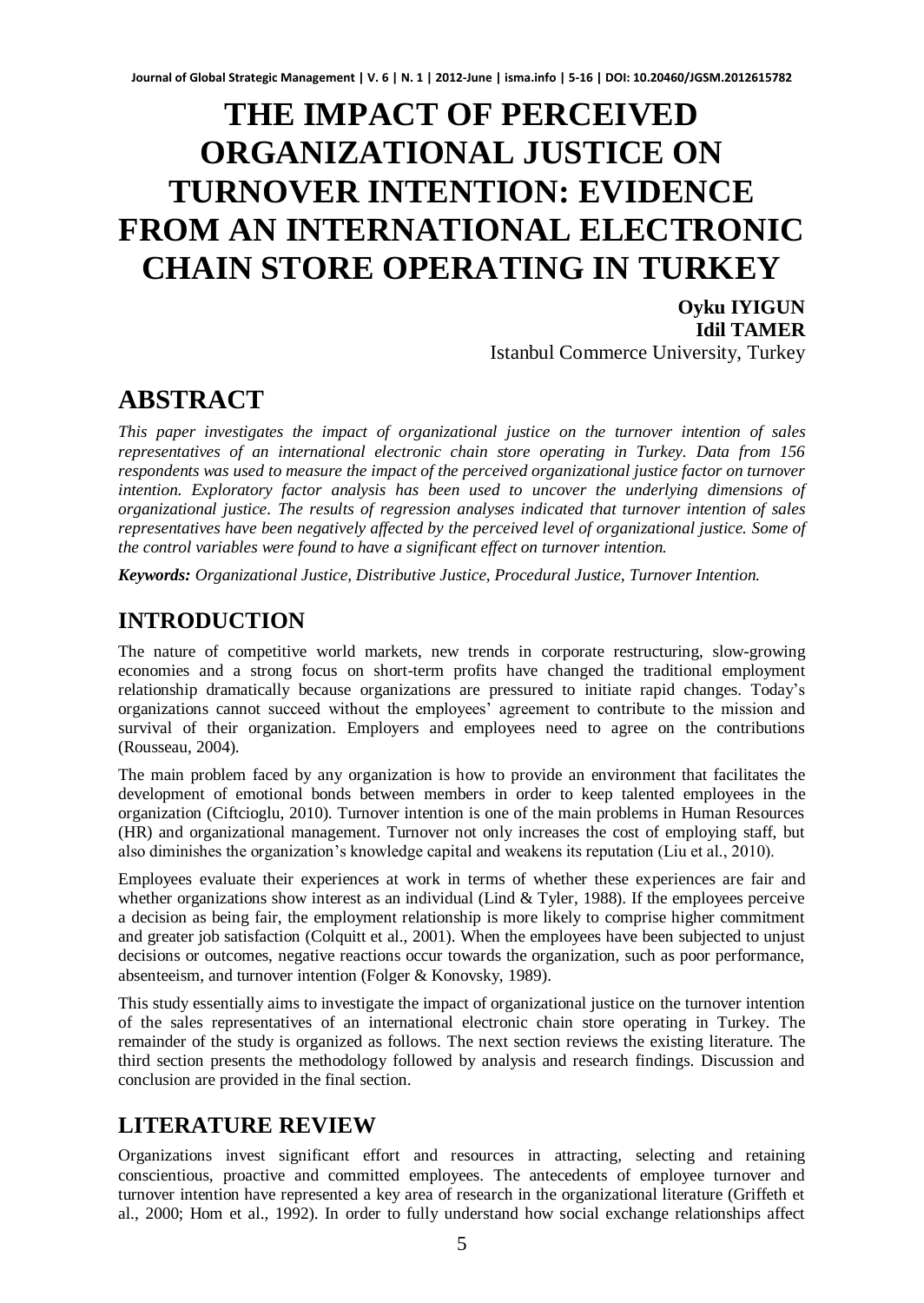turnover decisions, it is important to consider the mechanisms through which perceived organizational justice acts on turnover intention (Dawley et al., 2010).

Turnover intention is one of the main problems in HR and organizational management. Turnover has various results such as increasing the cost of employing staff, diminishing the organization's knowledge capital and damaging its reputation (Liu et al., 2010, Lum et al., 1998). As Moynihan and Pandey (2007) have stated, there are three categories of factors that affect turnover intention. These categories include environment or economy, employees and organization level.

The time always comes when an individual considers the possibility of terminating his or her employment with an organization (Wang et al., 2010). Turnover intention can be defined as a conscious psychological willingness to leave an organization (Tett & Meyer, 1993) and as an employee's intention to leave the current organization and look for other employment alternatives. Hom and Griffeth (1991) define turnover intention as a construct that includes three components: intent to search, thinking of quitting and intent to quit. Turnover intention is accepted as the main antecedent of an employee's turnover behavior (Ciftcioglu, 2010). Turnover intention can be described as the cognitive process of thinking, planning and desiring to quit a job (Ahmad et al., 2010). In other words, turnover refers to employee withdrawal from an organizational position or a career path. Cai and Zhou (2009) suggest that dissatisfaction with the work environment is an important precursor of an employee's decision to leave the organization or profession concerned.

There are diverse factors affecting turnover, which can make it difficult to predict turnover behavior accurately. As Bedeian et al. (1991) have stated, the intention to leave has been consistently correlated with turnover (Wang et al., 2010). As Williams and Hazer (1986), Farkas and Tetrick (1989) and Allen and Meyer (1996) have suggested, job satisfaction and organizational commitment reduce turnover intention and that is why researchers should identify emotional responses and psychological factors in the turnover process (Wang et al., 2010). The fairness associated with HR practices has been related to a number of work attitudes including organizational commitment (Ogilvie, 1986; Brockner et al., 1988; Brockner et al., 1990), job dissatisfaction and turnover (Aquino et al., 1997). As a consequence of these outcomes, it has been suggested that organizational justice research possesses a significant societal value (Sashkin & Williams, 1990; Sabbagh et al., 1994). Masterson et al. (2000) have argued that there is "substantial evidence that fairness is an important dimension affecting employees' actions and reactions within organizations" (Haar & Spell, 2009).

Organizational justice describes the individual's and group's perception of the fairness of treatment received from an organization and their behavioral reaction to such perceptions (James, 1993; Aryee et al., 2002). Organizational justice theories center on perceived fairness in the workplace (Greenberg, 1990). The concept is generally analyzed in three categories: distributive, procedural and interactional justice. Distributive justice describes the perceived fairness of the means used to determine those outcomes employees receive; procedural justice refers to the perceived fairness of the means used to determine those outcomes, and interactional justice refers to the quality of interpersonal treatment received at the hands of decision-makers (Bies & Moag, 1986; Colquitt et al., 2001; Cropanzano & Greenberg, 1997).

Since its inception, distributive justice has been rooted in Adams' (1963) equity theory. Adams' theory of equity stipulates that a fair balance must be created between an employee's inputs and an employee's outputs. In understanding Adams' (1963) theory, it is important to recognize that the theory is created on the belief that employees become de-motivated if they feel that inputs outweigh outputs. Inputs relate to items such as hard work, enthusiasm, skill level, commitment and dedication, whereas outputs are the rewards achieved such as pay, benefits, and recognition. Based on this theory, Adams postulated that when there is a perceived equal balance between inputs and outputs, a strong and a productive relationship is created which inevitably results in a motivated employee (Biby, 2008). Adams used social exchange theory framework to evaluate fairness. Social exchange theory asserts that exchanges between employer and employee can lead to obligations, and meeting these obligations can evoke positive reactions, while unfulfilling obligations may lead to negative outcomes (Blau, 1964). This theory suggests that employees feel obligated to reciprocate when they personally benefit from their employers actions, such as fair pay and rewards system offered by their organization (Haar & Spell, 2009). Additionally, as Adams pointed out, employees will judge their outcomes by their perception of what other employees performing the same job should receive (Biby, 2008).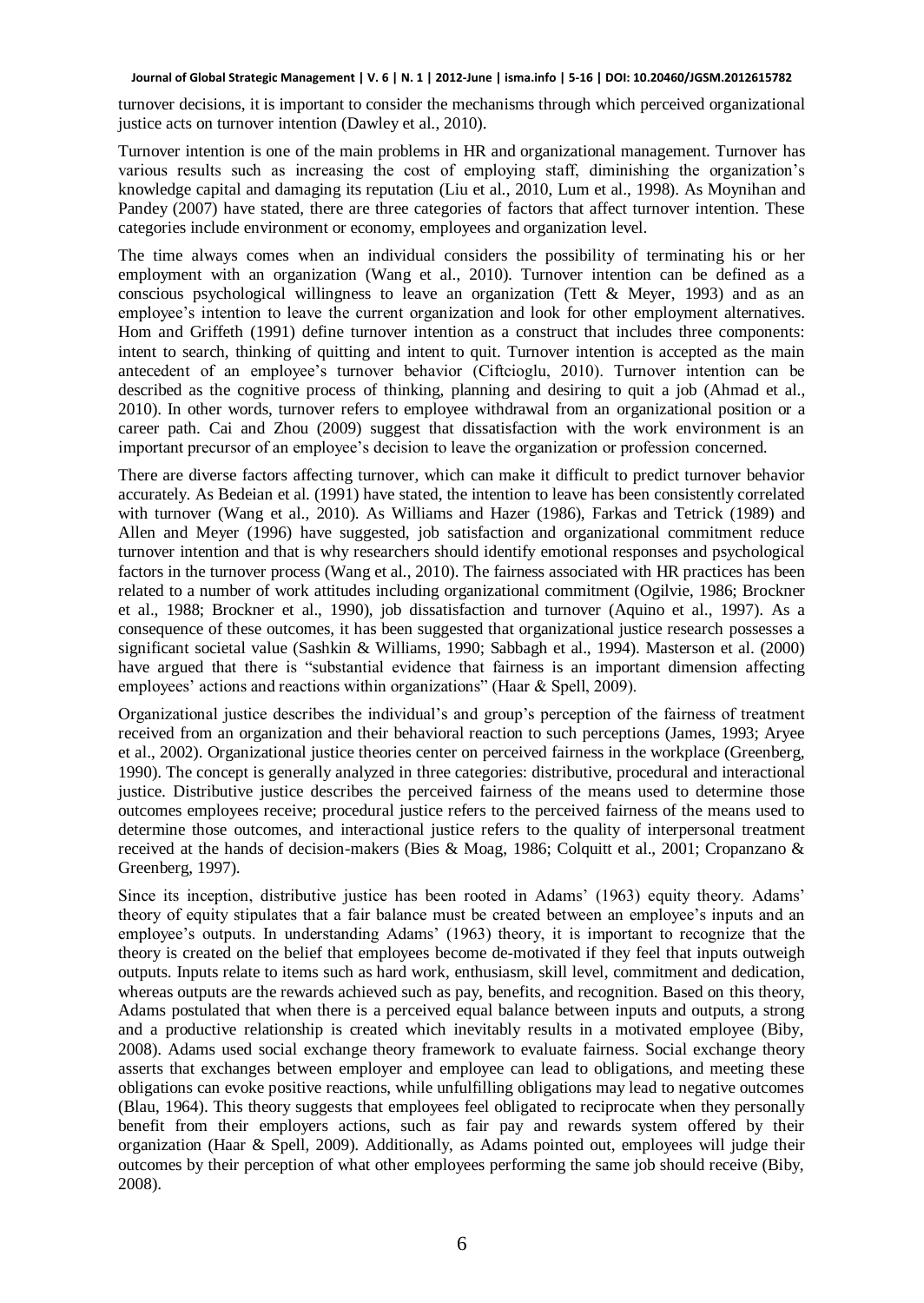Distributive justice refers to the perceived fairness of the outcomes employees receive and explains how employees react to the nature, and distribution of organizational rewards. At this point distributive justice ignores the procedures or means through which these ends are established, so the literature has provided the term procedural justice to explain the perceived fairness of the means used to determine those outcomes (Folger & Konovsky, 1989), enabling a more integrated approach. It was Leventhal et al. (1980) who have succeeded to bring out procedural justice to a wider field and suggested that there are at least six procedural rules that individuals use in judging fairness. These six procedural rules are; a) procedures that are consistent across individuals and over time (consistency), b) decisions that are grounded on good information and informed opinion (accuracy), c) opportunities in place that can be used to modify or reverse decisions based on inaccurate information (correctability), d) allocation processes that represent the concerns of all important subgroups and individuals (representativeness), e) allocation processes that are compatible with prevailing moral and ethical standards (ethically), f) no personal self-interest and blind allegiance that may narrow conceptions. In short, as Dirks and Ferrin (2002) state, "procedural justice deals with the processes that lead to decision outcomes". Any violation by a decision-maker or an organization can lead to perceptions of procedural injustice (Leventhal et al., 1980; Kickul et al., 2005).

Interactional justice, as organizational justice's third component deals with the way the parties approach each other in an organization and focuses on the interpersonal treatment subordinates receive from management. In this sense, procedural justice examines the process by which rewards are allocated, whereas interactional justice is concerned with peoples' perception of interpersonal treatment (Elicker et al., 2006). Interactional justice reflects the social side of procedural justice is the interpersonal treatment people receive as procedures are enacted, which is fostered when decision makers treat people with respect and sensitivity and explain the rationale for decisions thoroughly (Bies & Moag, 1986). This construct has further developed and divided into two sub-dimensions- one of which is interpersonal justice. Interpersonal justice is concerned with the degree of politeness, dignity and respect exhibited by authorities or third parties involved in executing procedures or determining outcomes. The second one is informational justice which focuses on the explanations provided to employees that convey information about why procedures were used in a certain way or why outcomes were distributed in a certain fashion.

A study conducted by McFarlin and Sweeney (1992) tested an interaction pattern suggested by referent cognitions theory which states that employees evaluate work experiences reflecting on "what might have been" under different circumstances (Folger, 1986). Consistent with other studies (Samad, 2006a; Samad, 2006b; Folger & Kanovosky, 1989) both distributive and procedural justice were found to be significant predictors of each outcome variable, including job satisfaction, organizational commitment, and employee intention to leave (Biby, 2008). Researchers examining distributive and procedural justice simultaneously noted that there are differences in the strengths of their predictive abilities (Folger and Konovsky, 1989; Harvey & Haines, 2005; McFarlin and Sweeney, 1992). McFarlin and Sweeney suggested procedural justice to be a more potent predictor of organizational outcomes, while distributive justice to be a stronger predictor of individual outcomes. They considered turnover and satisfaction to be individual outcomes rather than organizational outcomes (Harris et al., 2007).

The literature suggests that organizational justice could be related to many work outcomes, including but not limited to job satisfaction, organizational commitment, and employee turnover intention (Colquit, 2001). Research has consistently found the three dimensions of organizational justice to be related, albeit differentially, to employee work-related attitudes and behaviors (Colquitt et al., 2001; Aryee et al., 2002). Welbourne et al. (1995) noted that organizational justice dimensions have been found to be important predictors of a wide variety of outcomes, including satisfaction with leaders, reactions to performance appraisals (Greenberg, 1986; Kidwell and Bennett, 1994; Thomas and Bretz, 1994), and the like hood of managers to use new systems (Blancero and Dyer, 1996). Situations where justice has been lacking have been linked with negative consequences (Chen, 2000), such as lower performance, higher turnover intentions, decreased organizational commitment, theft, and decreased citizenship behaviors (Cropanzona & Greenberg, 1997; Folger & Cropanzona, 1998; Greenberg 1990c, 2002), reduced job performance (Pfeffer & Langton, 1993), reduced quality of work (Cowherd & Levine, 1992), frustration, reduced self-image, and moral outrage (Greenberg, 1990b).Furthermore, perceived injustices have been linked to other human resource programs such as drug-testing programs and pay-rise decisions (Folger & Konovsky, 1989; Haar & Spell, 2009). In line with the previous literature, two main hypotheses have been developed: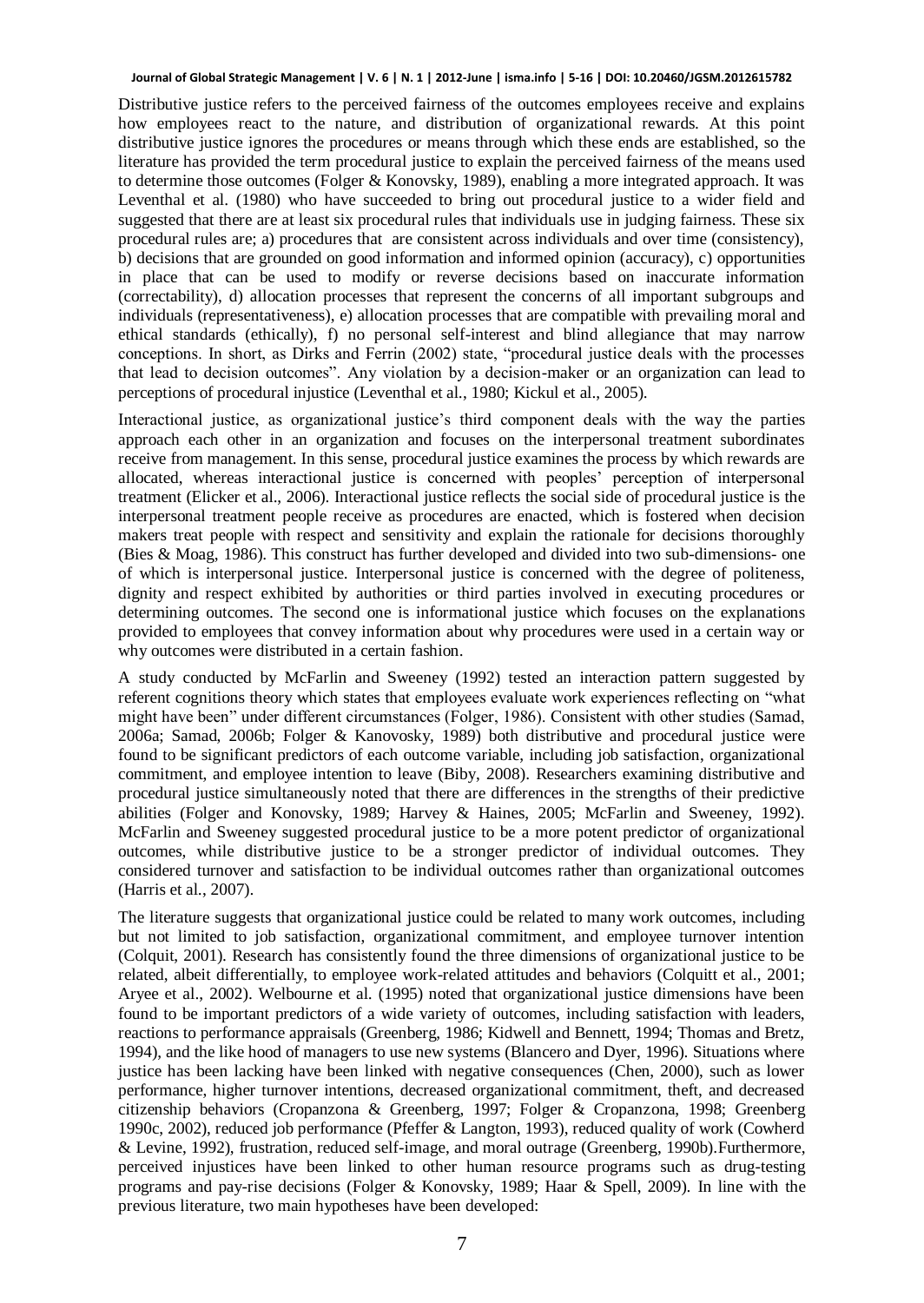*H1: There is a negative and significant relationship between distributive justice and turnover intention.* 

*H2: There is a negative and significant relationship between procedural justice and turnover intention.*

### **METHOD**

As Gibbert (2010) indicates, it is very important to pay careful consideration to the choice of a research method, research design, site and factors that limit the study at the beginning of any study. The choice of method is critical because it impacts the approaches and techniques for collecting and analyzing data.

This study seeks to examine the impact of organizational justice on turnover intention by using quantitative data analysis. Two different standard scales developed and used earlier in the extant literature were adopted. Each scale is composed of multiple items, with response categories ranging from 1-5 on a Likert-type scale. Turnover intention scale was drawn from Cook et al. (1981) and is composed of 4 items. Organizational justice scale was adopted from Niehoff and Moorman (1991) and is composed of 20 items.

The survey of the research was administered in an international electronic chain store operating in Turkey. The questionnaires were distributed during group sessions, facilitated by the HR department team. In these sessions, employees were informed about the aim of the study. More specifically, it was explained about the interest in contemporary employment relationships and how these are experienced through organizational justice. The participants completed confidential questionnaires during work hours. The final sample consisted of 156 sales representatives of the international electronic chain store. Exploratory factor analysis (EFA) was used to produce underlying dimensions of organizational justice.

As it is not easy to obtain actual turnover rates, in measuring turnover intention, we followed the empirical studies in which turnover intention was set instead as the predictor of actual turnover. Although turnover intention cannot completely replace actual turnover, measuring turnover intention rather than actual turnover would also allow us to ascertain the employees' emotional attitude because whether or not employees will quit depends on the conditions and environment in the organization (Moynihan and Pandey, 2007; Liu et al., 2010).

The following control variables were also used: Education and tenure of the respondents, age, work experience, total work experience, gender and marital status. Education was measured by an ordinal scale ranging from high school, vocational to university. Age was measured as a continuous variable denoting a number of years. Work experience and total work experience were measured by an ordinal scale including 4 categories. Gender and marital status were measured categorically.

Figure 1 shows the research model of the study.



#### **Figure 1. Conceptual Framework**

### **ANALYSIS & RESEARCH FINDINGS**

Of the 180 questionnaires distributed, 156 completed questionnaires were returned, representing a response rate of 86.6%. The distributions of respondents were as follows: 71.8% were men and 28.2% were women; 57.7% were single and 42.3% were married. Of the sample, 74.4% were in the under 30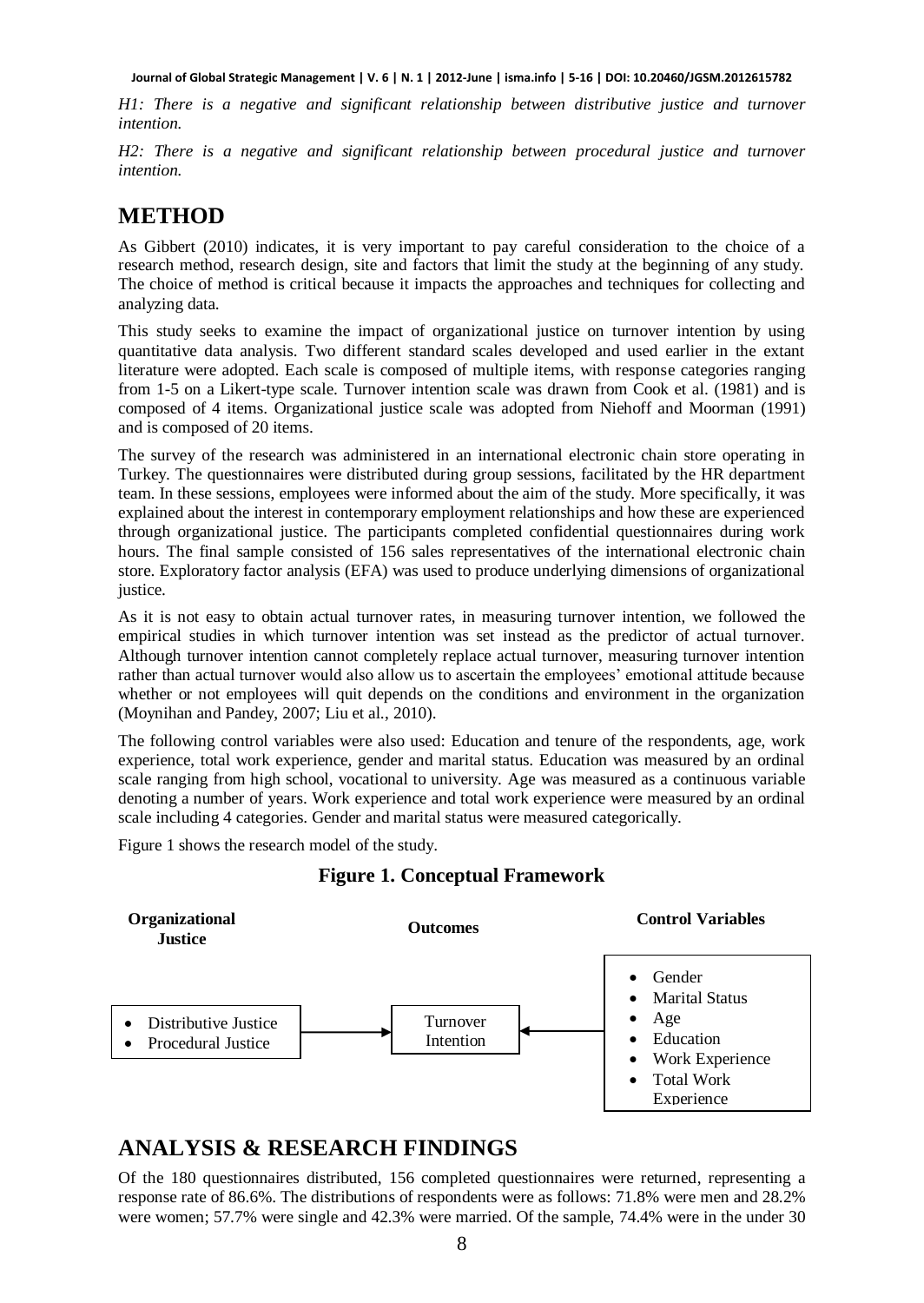year old age bracket and 71.2% had obtained a high school education. As shown in Table 1, 47.4% of the sample held an organizational tenure of between one and three years and 30.8% had a total tenure up to five years. Table 1 shows the sample characteristics of the questionnaire respondents.

| <b>Characteristics</b>       |                          | <b>Number</b> | $\frac{0}{0}$ |
|------------------------------|--------------------------|---------------|---------------|
| <b>Gender</b>                | Female                   | 44            | 28.2          |
|                              | Male                     | 112           | 71.8          |
| <b>Marital Status</b>        | Single                   | 90            | 57.7          |
|                              | Married                  | 66            | 42.3          |
| Age                          | Under 30                 | 116           | 74.4          |
|                              | Over 30                  | 40            | 25.6          |
| <b>Education</b>             | <b>High School</b>       | 111           | 71.2          |
|                              | <b>Vocational School</b> | 22            | 14.1          |
|                              | University Graduate      | 23            | 14.7          |
| <b>Work Experience</b>       | $0-12$ months            | 50            | 32.1          |
|                              | 13-36 months             | 74            | 47.4          |
|                              | 37-60 months             | 31            | 19.9          |
|                              | Over 60 months           | 1             | 0.6           |
| <b>Total Work Experience</b> | $0-60$ months            | 48            | 30.8          |
|                              | 61-84 months             | 25            | 16.0          |
|                              | 85-120 months            | 33            | 21.2          |
|                              | Over 120 months          | 50            | 32.1          |
| $\boldsymbol{N}$             |                          | 156           |               |

**Table 1**. **Sample Characteristics** 

In order to undertake EFA, it is necessary to have relation between the variables and it is checked with Barlett's test of sphericity and Kaiser-Meyer-Olkin (KMO) tests. Moreover, it is important to monitor Anti-Image and Measures of Sampling Adequacy (MSA) values. Of the study, KMO value (0.925) and Barlett's test ( $\chi$ 2=2647.481 and p<0.001) are sufficient to perform EFA. The relationships among the study's constructs were tested using regression analyses.

In this study, all items and components were tested by the Cronbach Alpha reliability test, which is generally used as a measure of the internal consistency or reliability of a psychometric test score for a sample. The reliability coefficient of the scale has been determined a satisfactory level such that  $\alpha$ =0.89; this value is highly satisfactory with the recommended 0.70 threshold (Nunnally, 1978; Nunnally and Bernstein, 1994). The scale has a total variance of 68.53% explained. The variables existing in the scale were tested and only one item was removed before the analyses process ("employees may disagree with their employers because of a business decision or may ask top management to renegotiate the decision"). The results of factor analyses showed that the independent variables are gathered in two factors. Factor 1 consists of five items about distributive justice with an internal consistency reliability coefficient Alpha of  $\alpha$ =0.81. Factor 2 includes not only procedural justice but also interactional justice with 14 items with an internal consistency reliability coefficient Alpha of  $\alpha$ =0.96. Schappe (1998) suggests that procedural justice is about the perception of fairness in decision making processes. However two other dimensions such as *structural* ("formal process characteristics") and *interactional* justice ("how an employee is treated during processes") have been proposed as sub-dimensions of procedural justice. The scale structure that was obtained with factor analysis was evaluated with the Kolmogorov-Smirnov test which quantifies a distance between the empirical distribution function of the sample and the cumulative distribution function of the reference distribution (Zehir et al., 2011), or between the empirical distribution functions of two samples, and it was seen that t values of all the variables were at the sufficient level for our sample that prove the distribution of the data is statistically normal.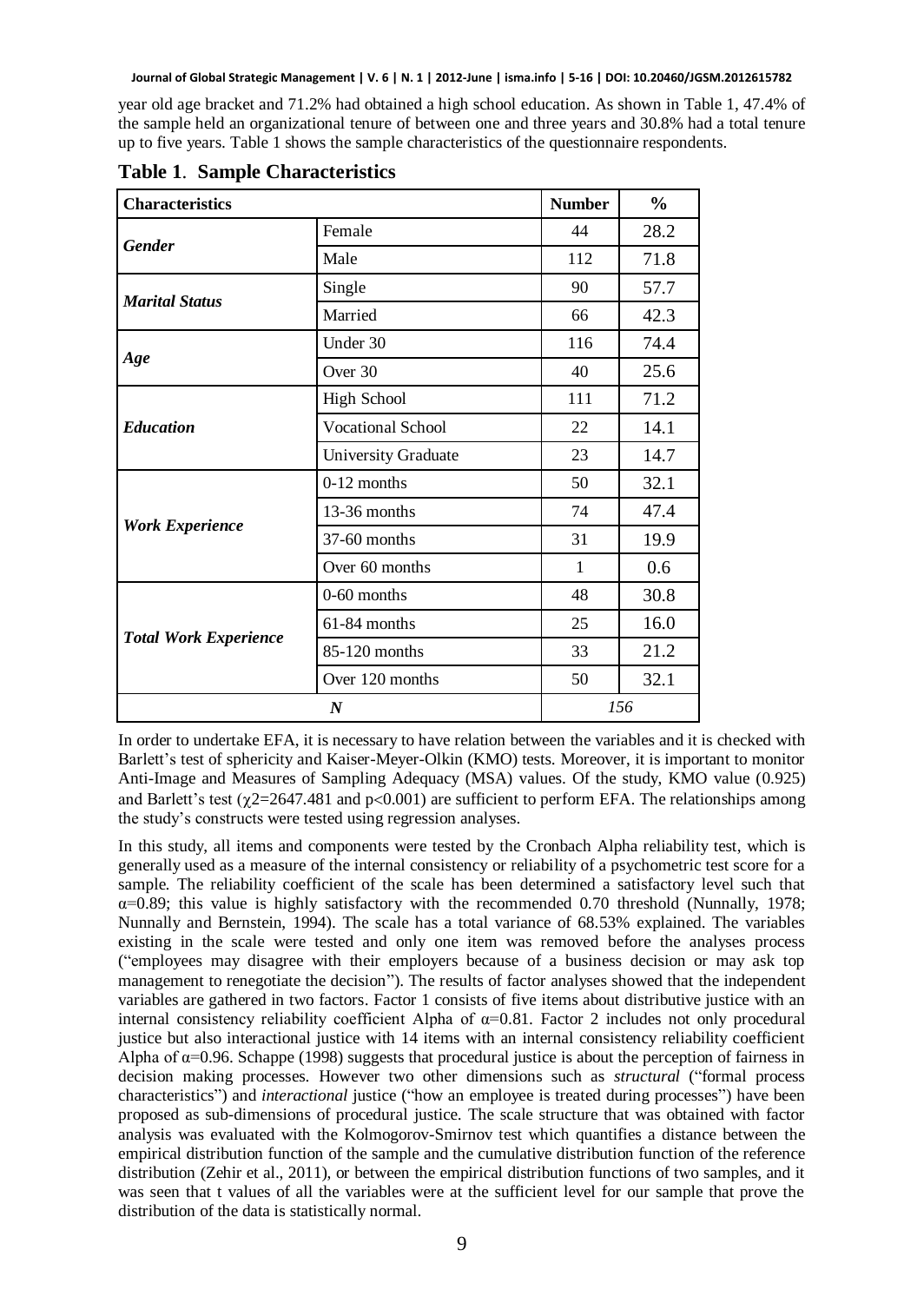Table 2 shows descriptive statistics and correlation coefficients of independent variables in the study. The pairwise correlations do not seem to present serious multicollinearity problems for the multivariate analysis, as none of the variables have correlation coefficients above 0.50 (Hair et al., 2006).

| Variable name            | Mean | S.D. | 1    | 2    |         | 4       |          | 6        |         | 8         |
|--------------------------|------|------|------|------|---------|---------|----------|----------|---------|-----------|
| 1. Distributive justice  | 0.00 | .00. | 0.00 | 0.00 | $-0.14$ | 0.01    | $-0.00$  | $-0.01$  | $-0.11$ | $-0.14$   |
| 2. Procedural justice    | 0.00 | .00. |      | 00.1 | $-0.03$ | $0.19*$ | $-0.12$  | 0.08     | 0.04    | 0.04      |
| 3. Education             | 1.43 | 0.73 |      |      | 1.00    | $-0.10$ | $-0.10$  | $-0.12$  | 0.09    | 0.05      |
| 4. Age                   | 1.25 | 0.43 |      |      |         | 1.00    | $0.20**$ | $0.45**$ | 0.07    | $-0.29**$ |
| 5. Work experience       | 1.89 | 0.73 |      |      |         |         | 1.00     | $0.33**$ | 0.00    | $-0.18*$  |
| 6. Total work experience | 2.54 | 1.23 |      |      |         |         |          | 1.00     | 0.13    | $-0.27**$ |
| 7. Gender                | 1.72 | 0.45 |      |      |         |         |          |          | 1.00    | $-0.04$   |
| 8. Marital status        | 1.58 | 0.49 |      |      |         |         |          |          |         | 1.00      |

**Table 2. Descriptive Statistics and Correlation Coefficients of Variables** 

**\***p<0.05; **\*\***p<0.01

 $N=156$ 

In order to test the study's hypotheses, two regression models were estimated with the dependent variable turnover intention. The effects of independent variables on the dependent variable are shown in Table 3 respectively. A set of two models were tested for the dependent variable. As the first step, control variables were entered. Among these variables, education  $(\beta=0.24: p<0.05)$ , work experience ( $\beta$ =0.32: p<0.05) and marital status ( $\beta$ =0.32: p<0.05) were found to have significant effects. The regression model is significant as a whole  $(F=3.59: p<0.01)$  and it explains 13% of the variation in turnover intention. The hypothesized variables were then tested in Model 2, as shown in Table 3, respectively.

| Variable name                | Model 1  |            | Model 2   |            |
|------------------------------|----------|------------|-----------|------------|
| <b>Independent variables</b> | B        | Std. Error | B         | Std. Error |
| Distributive Justice         |          |            | $-0.37**$ | 0.06       |
| Procedural Justice           |          |            | $-0.47**$ | 0.06       |
| <b>Control Variables</b>     |          |            |           |            |
| Education                    | $0.24*$  | 0.10       | $0.15*$   | 0.08       |
| Age                          | $-0.37$  | 0.20       | $-0.14$   | 0.16       |
| Work Experience              | $0.32*$  | 0.11       | $0.19*$   | 0.09       |
| <b>Total Work Experience</b> | 0.02     | 0.07       | 0.02      | 0.05       |
| Gender                       | 0.13     | 0.17       | 0.08      | 0.13       |
| <b>Marital Status</b>        | $0.32*$  | 0.16       | $0.28*$   | 0.13       |
| Intercept                    | $-1.28*$ |            | $-1.07*$  |            |
| F statistic                  | $3.59**$ |            | 16.15**   |            |
| R-square                     | 0.13     |            | 0.47      |            |
| <b>Adjusted R-square</b>     | 0.09     |            | 0.44      |            |

#### **Table 3. Regression Results**

**Notes:** 

 $*p<0.05$ ;  $*p<0.01$ 

The effects of organizational justice on turnover intention are shown in Model 2. The impact of distributive justice on turnover intention was investigated and it was found that distributive justice has a negative and significant impact on turnover intention ( $\beta = 0.37$ :  $p < 0.01$ ). The impact of procedural justice on turnover intention was also investigated and it was found that procedural justice has a negative and significant impact on turnover intention ( $\beta$ =-0.47: p<0.01). The regression model is significant as a whole  $(F=16.15: p<0.01)$  and it explains 47% of the variation in turnover intention. The findings show there is a strong support for H1 and H2.

**Notes:** 

N=156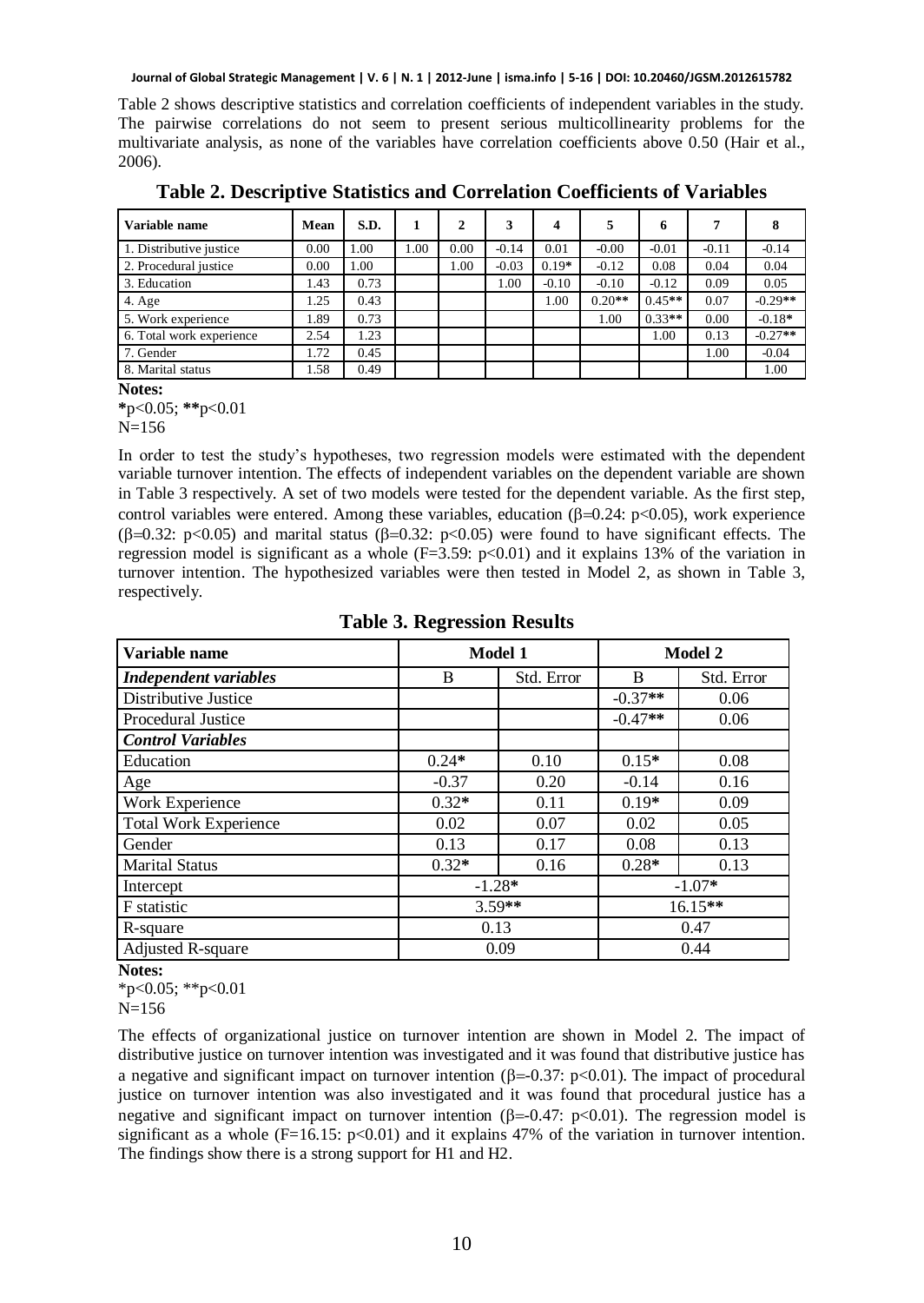## **DISCUSSION & CONCLUSION**

This study aimed at assessing the importance of organizational justice on turnover intention by investigating the interrelationships among variables. The findings of the study demonstrated strong support for the impact of organizational justice on turnover intention.

Specifically, our findings showed that distributive justice and procedural justice were negatively and significantly related to turnover intention while demographic characteristics of education, tenure and marital status were positively and significantly related to turnover intention. The results indicate that organizational justice plays an important role for the employees' fairness perception.

In the past, many organizations and scholars focused on developing feelings of commitment and organizational citizenship behaviors employees performed. Organizational commitment denotes an emotional attachment and identification with an organization. Organizational citizenship behaviors embody non-required and uncompensated actions such as punctuality, attendance, aiding coworkers, voluntarily assuming ad-hoc tasks and assisting management in implementing new tasks (Dawley et al., 2010). However, over the next 20 years it is likely that the idea of developing emotional ties to the organization will not be enough, and organizations will no longer have the luxury of being concerned with employees performing extra-role behaviors. Instead, employee retention will become increasingly important as the competition among organizations for highly skilled workers will likely become fierce. This will make it imperative for organizations to look for other ways to develop loyalty and commitment among their workforces. Our findings suggest that organizations should consider taking actions that will raise employees' perceived organizational justice while making employees generally more comfortable in their current situation. For example, organizations may wish to further connect with their employees by raising the perception of fairness in decision making processes. Employees, on the other hand, should be aware that organizations will more likely be concerned with the increased degree of politeness, dignity and respect in executing processes. In the long run, efforts by organizational decision makers to increase distributive and procedural justice may lead to a winwin situation in which organizations will be able to decrease turnover.

The aim of the study described in this paper was to increase management's understanding of the employee turnover process and, in doing so, improve the management of employee turnover statistics and its associated costs. The costs associated with the departure and replacement of employees can have a significant and detrimental effect on an organization (Bluedorn, 1982). HR practices could benefit from the predictive validity this study provides and it could be used in the reduction of employee turnover. The results of this study could also be used to address some of the talent management and human capital issues of today's organizations. The practical implications of the study will, therefore, impact on all the HR activities, ranging from employee entrance level right through to employee exit level. Allen and Meyer (1996) found that turnover intentions were negatively associated with organizational commitment. This indicated that attention needs to be given to the strategies that are used currently to prevent employee turnover. From a managerial point of view, the results suggest that management should give importance to organizational justice in the organization in terms of reciprocity, decision making processes, politeness, dignity and respect. HR professionals need to focus their efforts on reducing employee turnover in order for businesses and industries to operate efficiently.

A number of important limitations need to be considered. First, attempts to explain an increase or decrease in the level of turnover intention can involve many factors. Organizational justice and demographic characteristics are the factors that were used in this study; however, there are many other factors that could be considered or examined. This study might also have been limited by the quantification methods that were used. Future researchers could include qualitative measures for obtaining additional information from the participants. Generalizing the opinion of individuals could provide a more complete picture of the relationships between organizational justice and turnover intention. Additionally, the data collection of the research was restricted to 156 respondents of an international electronic chain store operating in Turkey and its generalizability is therefore limited (Schwab, 2005). With a small sample size, caution must be applied, as the findings might not be transferable to nationwide. A more serious concern is common method bias due to the self-report measurement of all variables (Podsakoff, MacKenzie, Lee, & Podsakoff, 2003). Through more scientific and rigorous research such as longitudinal design and larger samples from other companies, sectors or industries operating in different cultural, environmental and political conditions greater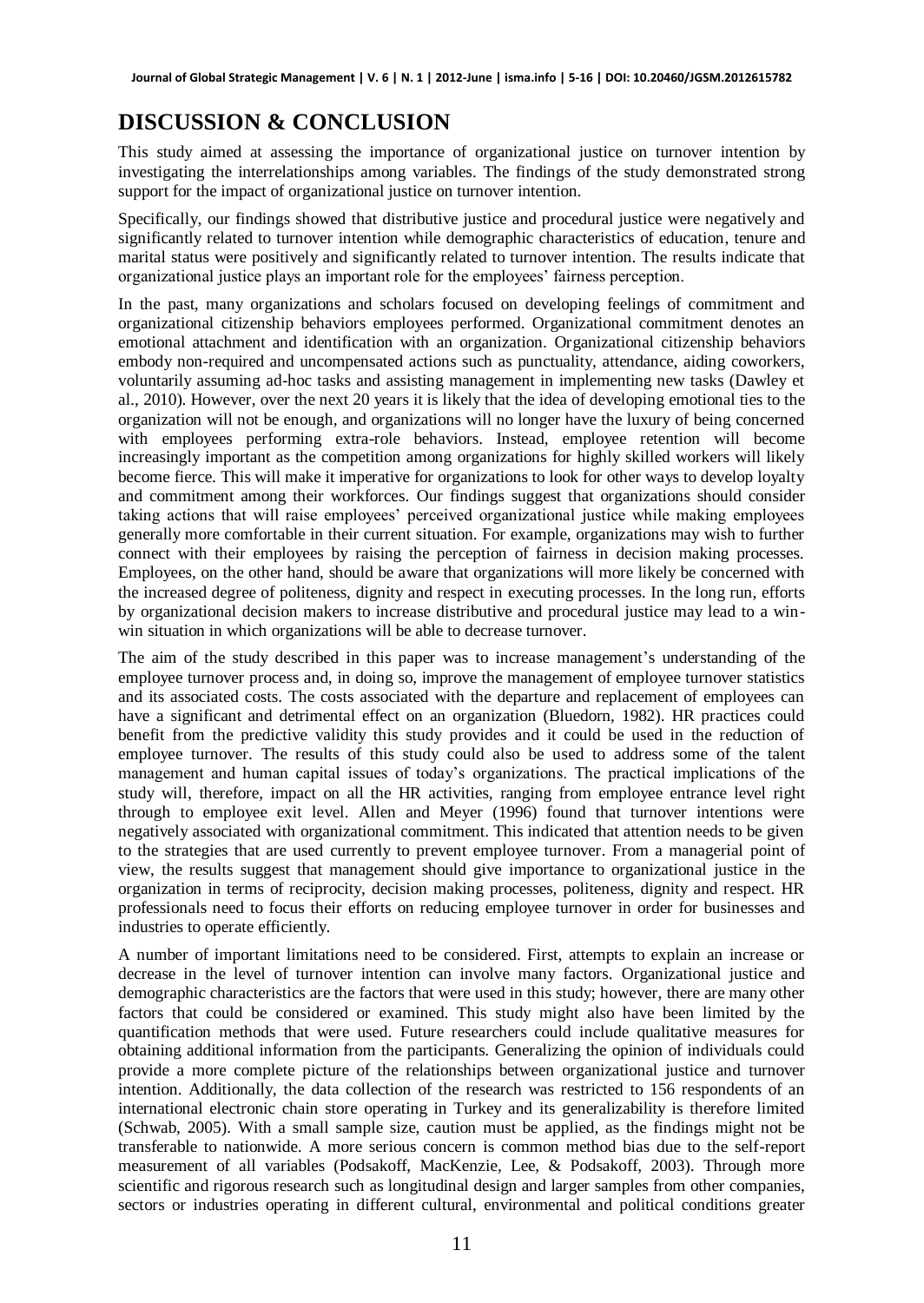understanding of organizational justice will be obtained which will provide more information on management practice. Another important constraint includes the fact that social science surveys are susceptible to hallo effects as a consequence of the used methodology. Hallo effects may arise from sampling and non-sampling errors and as mentioned in the paper, specific measures were taken to identify the source and limit such effects (Zehir et al., 2011). The findings might have been much more reliable if the survey had been implemented on a nationwide basis. Furthermore, our contributions to management research open up possibilities for future research. Despite these limitations, this study provides important implications from theoretical and practical perspectives. This study clinches the argument regarding the important role of organizational justice related variables (distributive justice and procedural justice) on turnover intention.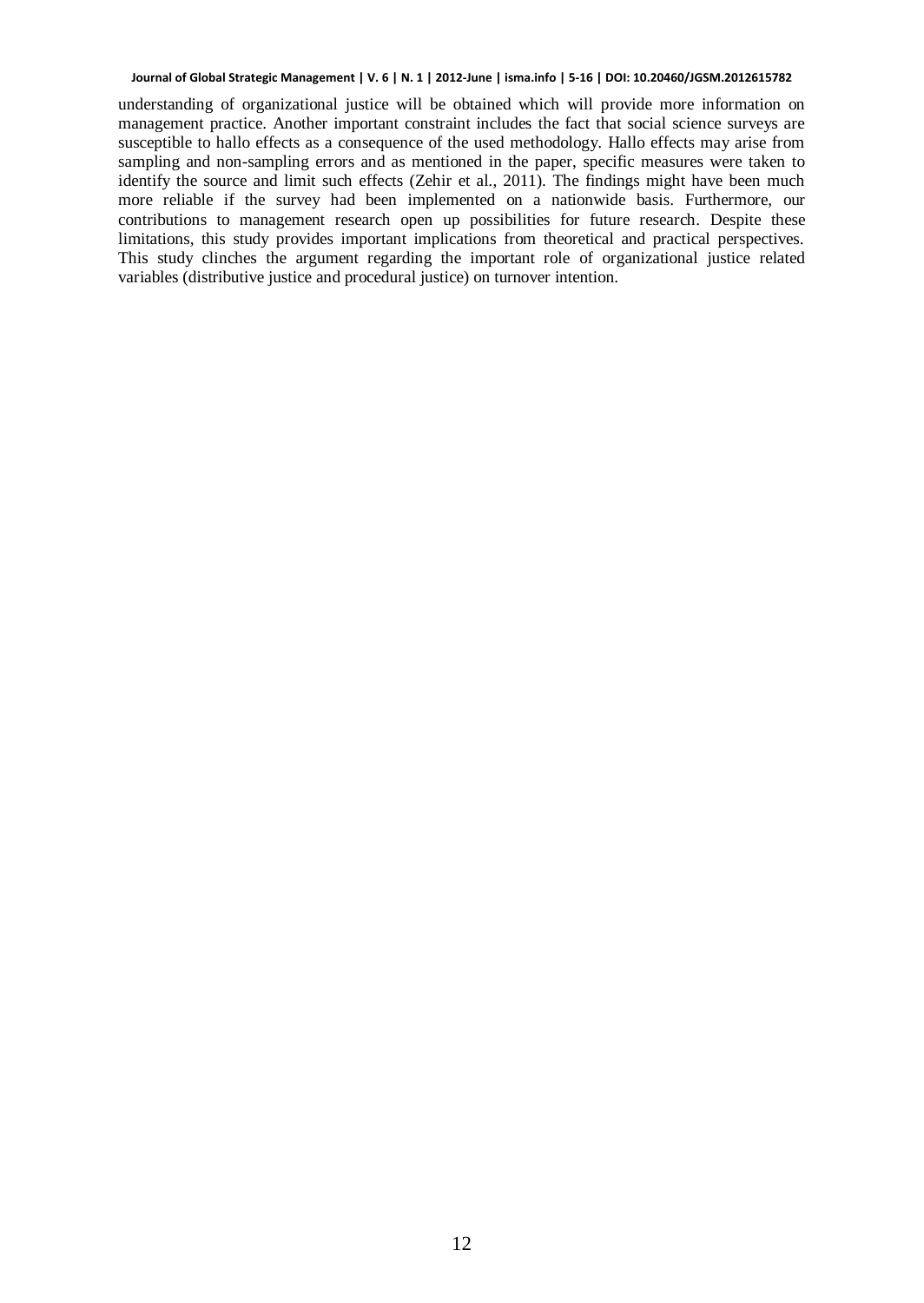#### **REFERENCES**

Adams, J. S. (1963). "Toward an understanding of inequity", *Journal of Abnormal and Social Psychology,* Vol.67, pp. 422-436.

Ahmad, S., Shahzad, K., Rehman, S., Khan, N. A. and Shad, I. U. (2010). "Impact of organizational commitment and organizational citizenship behavior on turnover intentions of call center personnel in Pakistan", *European Journal of Social Sciences,* Vol.17(4), pp. 585-591.

Allen, N. J. & Meyer, J. P. (1996). "Affective, continuance, and normative commitment to the organization: An examination of construct validity", *Journal of Vocational Behavior,* Vol.49, pp. 252- 276.

Aquino, K., Griffeth, R. W., Allen, D. G., and Hom, P. W. (1997). "Integrating justice into the turnover process: A test of a referent cognitions model", *Academy of Management Journal,* Vol.40, pp. 1208- 1227.

Aryee, S., Budhwar P. S., Chen Z. X. (2002). "Trust as a mediator of the relationship between organizational justice and work outcomes: Test of a social exchange model", *Journal of Organizational Behavior,* Vol.23, pp. 267-285.

Bedeian, A., Kemery, E., & Pizzolatto, A. (1991). "Career commitment and expected utility of present job as predictors of turnover intentions and turnover behavior", *Journal of Vocational Behavior,* Vol.39, pp. 331-343.

Biby, C. L. (2008). "Should I stay or should I leave? Perceptions of age discrimination, organizational justice and employee attitudes on intention to leave", *Journal of Applied Management and Entrepreneurship,* Vol.13(2), pp. 63-86.

Bies, R. J., and Moag, J. S. (1986). "Interactional justice: Communication criteria of fairness" in *Research on Negotiations in Organization,* Vol.1, (ed. R. J. Lewicki, B.H. Sheppard and M.H. Bazerman, Greenwich), Ct: JAI Press.

Blancero, D. and Dyer, L. (1996). "Due process for non-union employees - the influence of system characteristics on fairness perceptions", *Human Resource Management,* Vol.35(3), pp. 343-359.

Blau, P. (1964). *Exchange and Power in Social Life,* New-York: Wiley.

Bluedorn, A.C. (1982). "Managing turnover strategically", *Business Horizons,* March-April, pp. 6–12.

Brockner, J., Grover, S. L. and Blonder, M. D. (1988). "Predictors of survivors' job involvement following layoffs: A field study", *Journal of Applied Psychology,* Vol.73, pp. 436-442.

Brockner, J., Grover, S. L., Reed, T., Dewitt, F. (1990). "When is it especially important to explain why: Factors affecting the relationship between managers' explanations of a layoff and survivor's reactions to the layoff", *Journal of Experimental Social Psychology,* Vol.26, pp. 389-407.

Cai, C. & Zhou, Z. (2009). "Structural empowerment, job satisfaction and turnover intention of Chinese clinical nurses", *Nursing and Health Sciences,* Vol.11, pp. 397-403.

Chen, Z. X., & Francesco, A. M. (2000). "Employee demography, organizational commitment, and turnover intentions in China: Do cultural differences matter?", *Human Relations,* Vol.53(6), pp. 869- 887.

Ciftcioglu, A. (2010). "The relationship between perceived external prestige and turnover intention: An empirical investigation", *Corporate Reputation Review,* Vol.13(4), pp. 248-263.

Colquitt, J. A., Conlon, D. E., Wesson, M. J., Porter, C. O. L. H. and Ng, K. Y. (2001). "Justice at the millennium: A meta-analytic review of 25 years of organizational justice research", *Journal of Applied Psychology,* Vol.86, pp. 425-45.

Cook, J. D., Hepworth, S. J., Wall, T. D. and Warr, P. B. (1981). *The Experience of Work a Compendium and Review of 249 Measures and Their Use*, US: Academic Press.

Cowherd, D. M., and Levine, D. L. (1992). "Product quality and pay equity between lower level employees and top management: An investigation of distributive justice theory", *Administrative Science Quarterly,* Vol.37, pp. 302-320.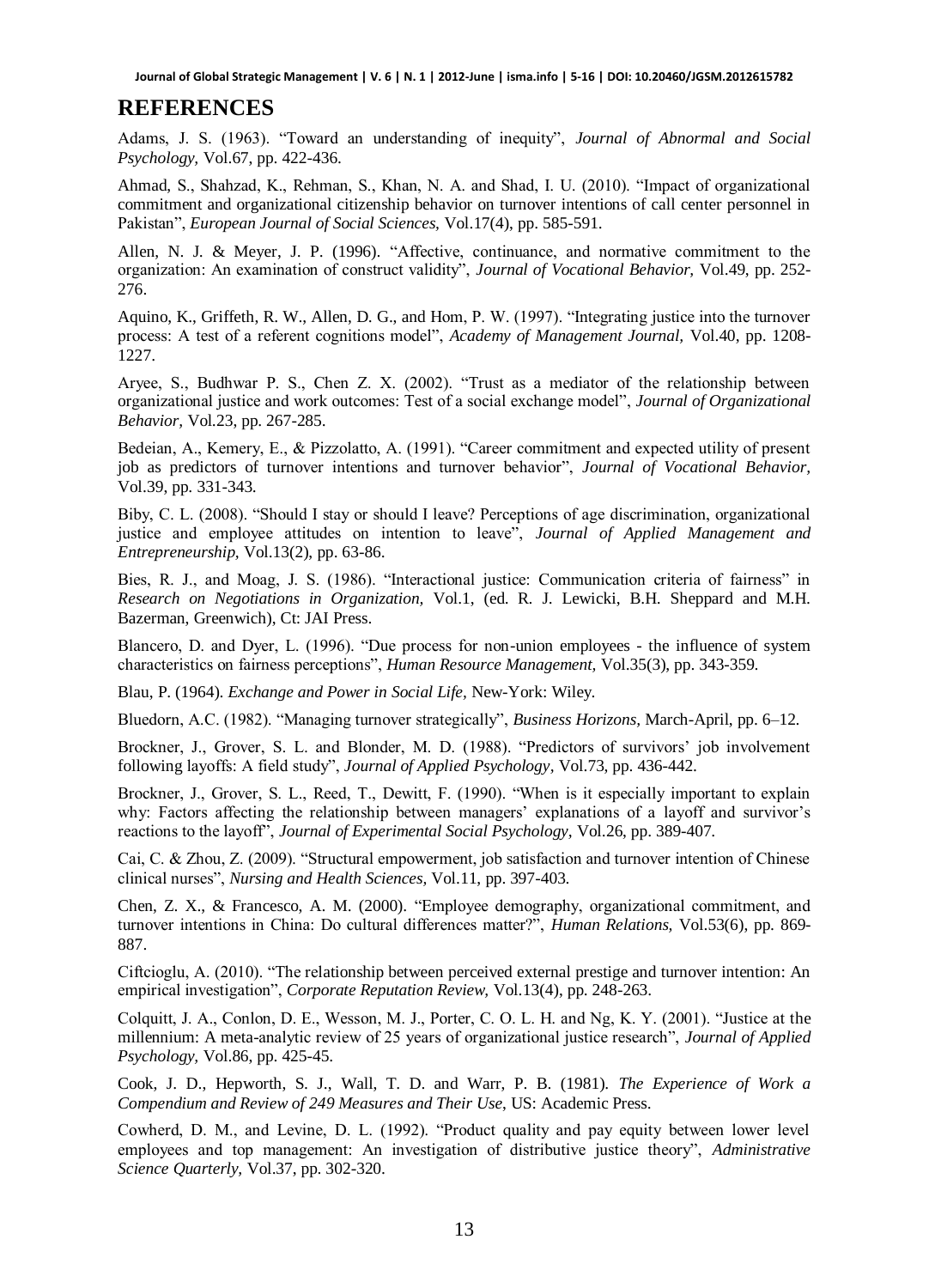Cropanzano R. and Greenberg, J. (1997). "Process in organizational justice: Tunneling through the maze", *International Review of Industrial and Organizational Psychology,* (ed. C.L. Cooper and I.T. Robertson), New York: Wiley, pp. 317-372.

Dawley, D., Houghton, J. D. and Bucklew, N. S. (2010). "Perceived organizational support and turnover intention: The mediating effects of personal sacrifice and job fit", *Journal of Social Psychology,* Vol.150(3), pp. 238-257.

Dirks, K. T. & Ferrin, D. L.(2002), 'Trust in leadership: Meta- analytic findings and implications for research and practice", *Journal of Applied Psychology,* Vol.87(4), pp. 611-628.

Elicker, J. D., Paul E. L. and Rosalie J. H. (2006). "The role of leader–member exchange in the performance appraisal process," *Journal of Management,* Vol.32, pp. 531–551.

Farkas, A. J., & Tetrick, L. E. (1989). "A three-wave longitudinal analysis of the causal ordering of satisfaction and commitment on turnover decisions", *Journal of Applied Psychology,* Vol.74(6), pp. 855-868.

Folger, R. & Konovsky, M.A. (1989). "Effects of procedural and distributive justice on reactions to pay raise decisions", *Academy of Management Journal,* Vol.32(1), pp. 115-130.

Folger, R. (1986). "Rethinking equity theory: A referrent cognitions model", In H. W. Bierhoff, R. L. Cohen, J. Greenberg ed., *Justice in Social Relations,* NY: Plenum, pp. 145-162.

Folger, R. & Cropanzona, R. (1998). *Organizational Justice and Human Resource Management,* Thousand Oaks, CA: Sage.

Gakovic, A. & Tetrick, L. E. (2003). "Psychological contract breach as a source of strain for employees", *Journal of Business and Psychology,* Vol.18, No.2, Winter, pp. 235-246.

Gibbert, M. (2010). *Strategy Making In A Crisis From Analysis To Imagination,* UK: Edward Elgar Publishing.

Greenberg, J. (1987). "A taxonomy of organizational justice theories", *Academy of Management Review,* Vol. 12, pp. 9-22.

Greenberg, J. (1986). "Determinants of perceived fairness of performance evaluations", *Journal of Applied Psychology,* Vol.71, pp. 340-342.

Greenberg, J. (1990). "Managing impressions of organizational justice" in *Research in Organizational Behavior,* Vol.13, (ed. B.M. Straw and L. Cummings, Greenwhich, CT: JAI Press.

Greenberg, J. (1990b). "Organizational justice: Yesterday, today and tomorrow", *Journal of Management,* Vol.16(2), pp. 399-432.

Greenberg, J. (1990c). "Employee theft as a reaction to underpayment inequity: The hidden cost of pay cuts", *Journal of Applied Psychology,* Vol.75, pp. 561-568.

Griffeth, R. W., Hom, P. W., & Gaertner, S. (2000). "A meta-analysis of antecedents and correlates of employee turnover: Updated moderator tests and research implications for the next millennium", *Journal of Management,* Vol.26, pp. 463–488.

Haar, J. M. and Spell, C. S. (2009). "How does distrubutive justice affect work attitudes? The moderating effects of autonomy", *International Journal of Human Resource Management,* Vol.20(8), pp. 1827-1842.

Hair, J. F., Black, W. C., Babin, B. J., Anderson, R. E., and Tatham, R. L. (2006). *Multivariate Data Analysis*. 6th Ed., Upper Saddle River, New Jersey, Pearson.

Harris, K. J., Andrews, M. C. and Kacmar, K. M. (2007). "The moderating effects of justice on the relationship between organizational politics and workplace attitudes", *Journal of Business and Psychology,* Vol.22, pp. 135-144.

Harvey, S. and Haines, V. Y. (2005). "Employer treatment of employees during a community crisis: The role of procedural and distributive justice", *Journal of Business and Psychology,* Vol.20, pp. 53-68.

Hom, P. W. and Griffeth, R. W. (1991). "Structural equations modeling test of a turnover theory: Cross-sectional and longitudinal analyses", *Journal of Applied Psychology,* Vol.76, pp. 350-367.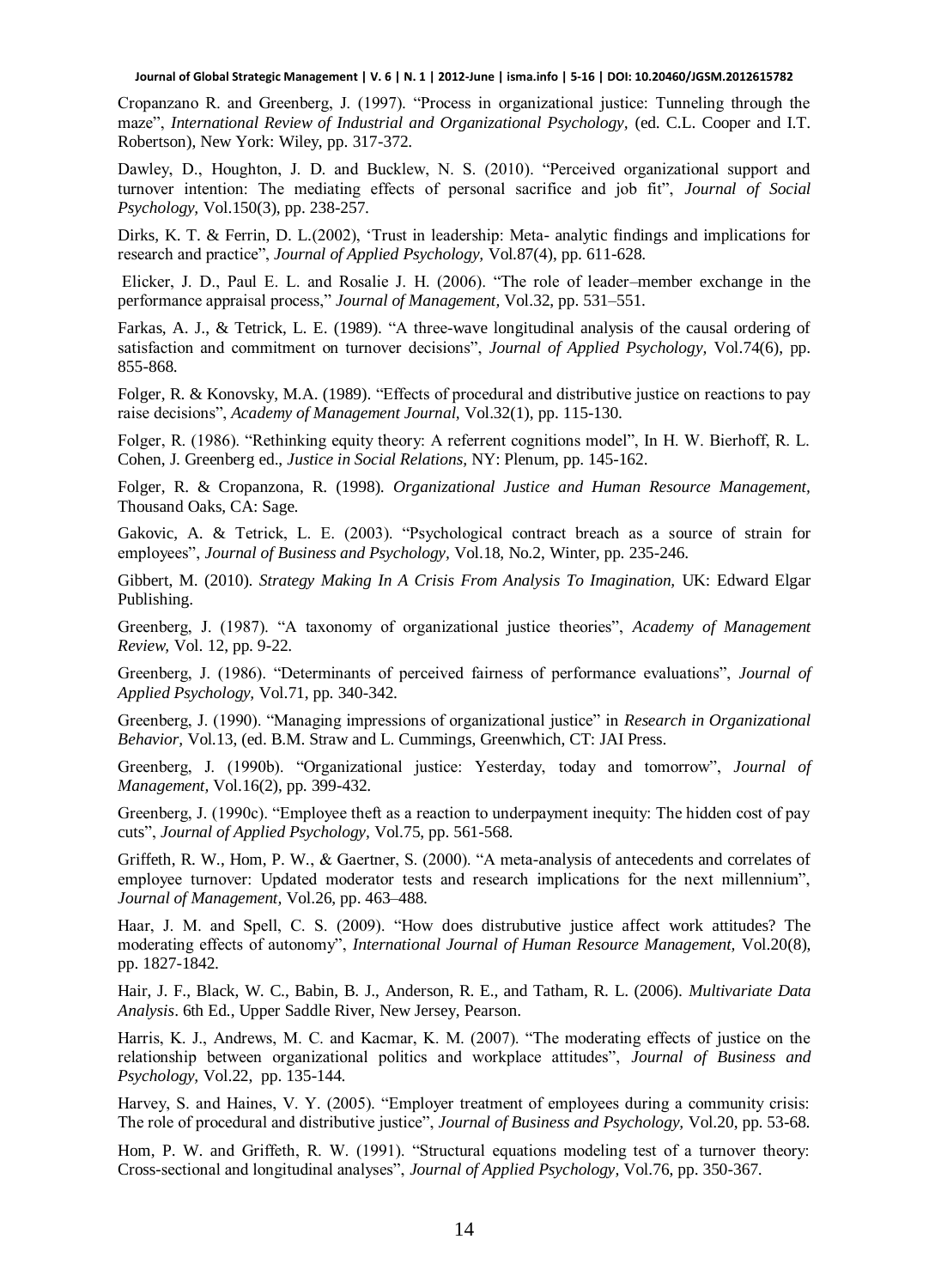Hom, P. W., Caranikas-Walker, F., Prussia, G. E., & Griffeth, R. W. (1992). "A metaanalytical structural equations analysis of a model of employee turnover", *Journal of Applied Psychology,* Vol.78, pp. 890–909.

James, K. (1993). "The social context of organizational justice: Cultural, intergroup and structural effects on justice behaviors and perceptions", In *Justice in the Workplace: Approaching Fairness in Human Resource Management,* pp. 21-50, Cropanzano, R. (ed.). Erlbaum: Hillsdale, CT.

Kickul J., Gundry, L. K. and Posig M. (2005). "Does trust matter? The relationship between equity sensitivity and perceived organizational justice", *Journal of Business Ethics,* Vol.56, pp. 205-218.

Kidwell, R. E. and Bennett, N. (1994). "Employee reactions to electronic systems", *Group and Organization Management,* Vol.19, pp. 203-218.

Leventhal, G. S., Karuza J, Fry, W. R.. (1980). "Beyond fairness: A theory of allocation preferences", in G. Miluka (ed.), *Justice and Social Interaction,* Springer New York, pp. 167-218.

Lind, E. A., Tyler, T. R. (1988). *The Social Psychology of Procedural Justice,* NY: Plenum Press.

Liu, B., Liu, J., Hu, J. (2010). "Person-organization fit, job satisfaction, and turnover intention: An empirical study in the Chinese public sector", *Social Behavior and Personality,* Vol.38(5), pp. 615-626.

Lum, L., Kervin, J., Clark, K., Reid, F., & Sirola, W. (1998). "Explaining nursing turnover intent: Job satisfaction, pay satisfaction, or organizational commitment?", *Journal of Organizational Behavior,*  Vol.19, pp. 305-320.

Masterson, S. S., Lewis, K., Goldman, B. M., Taylor, M. S., (2000). "Integrating justice and social exchange: The differing effects of fair procedures and treatment of work relationships", *Academy of Management Journal,* Vol.43, pp. 738-748.

McFarlin, D. B. and Sweeney, P. D. (1992). "Distributive and procedural justice as predictors of satisfaction with personal and organizational outcomes", *Academy of Management Journal,* Vol.35, pp. 626-637.

Moynihan, D. P. & Pandey, S. K. (2007). "The ties that bind: Social networks, person-organization value fit, and turnover intention", *Journal of Public Administration Research and Theory,* Vol.18, pp. 205-227.

Niehoff B. P. and R. H. Moorman. (1993). "Justice as a mediator of the relationship between methods of monitoring and organizational citizenship behavior", *Academy of Management Journal,* Vol.36(3), pp. 527-556.

Nunnally, J. (1978). *Psychometric Theory,* New-York: McGraw-Hill.

Nunnally, J. C. and Bernstein, I. H. (1994). *Psychometric Theory* (3rd ed.), New-York: McGraw-Hill.

Ogilvie, J. R. (1986). "The role of human resource management practices in predicting organizational commitment", *Group and Organization Studies,* Vol.11, pp. 335-359.

Pfeffer, J. and Langton, N. (1993). "The effects of wage dispersion on satisfaction, productivity and working collaboratively: Evidence from college and university faculty", *Administration Science Quarterly,* Vol.38(3), pp. 382-407.

Podsakoff, P. M., MacKenzie, S. B., Lee, J. Y., & Podsakoff, N. P. (2003). "Common method biases in behavioral research: A critical review of the literature and recommended remedies", *Journal of Applied Psychology,* Vol.88, pp. 879-903.

Rousseau, D. M. (2004). "Psychological contracts in the workplace: understanding the ties that motivate", *Academy of Management Executive,* Vol.18(1), pp.120-127.

Sabbagh, C., Yechezkel, D. and Nura, R. (1994). "The structure of social justice judgements: A facet approach", *Social Psychology Quarterly,* Vol.57, pp. 244-261.

Samad, S. (2006a). "Predicting turnover intentions: The case of Malaysian government doctors", *Journal of American Academy of Business,* Vol.8(2), pp. 113-120.

Samad, S. (2006b). "Procedural and distributive justice: Differential effects on employee's work outcomes", *The Business Review,* Vol.5(2), pp. 212-219.